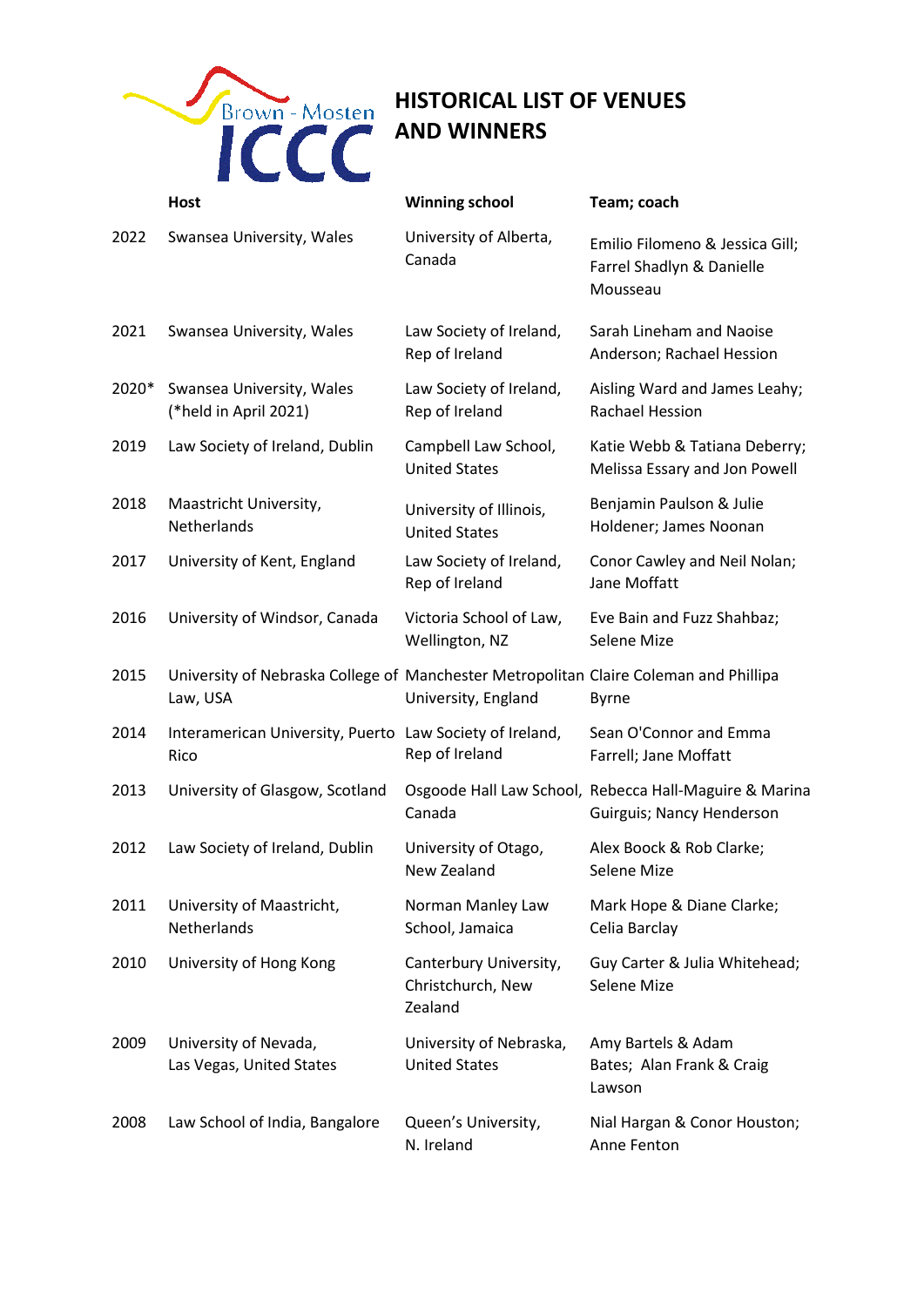

## **HISTORICAL LIST OF VENUES AND WINNERS**

| 2007 | University of Sydney, Australia                      | Law Society of Ireland<br>Cork, Rep of Ireland                            | Michelle Cronin & Melanie<br>Evans; Jeanne Kelly                              |
|------|------------------------------------------------------|---------------------------------------------------------------------------|-------------------------------------------------------------------------------|
| 2006 | University of Cardiff, Wales                         | University of Auckland,<br><b>New Zealand</b>                             | Jonathan Orpin & Charlotte<br>Saunders; Dan Jones                             |
| 2005 | University of Hawai'l, United                        | University of Cardiff,                                                    | Lara Hays & Matthew Parry;                                                    |
|      | <b>States</b>                                        | Wales                                                                     | <b>Julie Price</b>                                                            |
| 2004 | University of Glasgow, Scotland                      | University of Auckland,<br>New Zealand                                    | Dan Jones & Craig Ulyatt;<br>Selene Mize                                      |
| 2003 | University of Natal, Durban,                         | Victoria University of                                                    | Renu Badiani & Claire Boshier;                                                |
|      | South Africa                                         | Wellington, New Zealand                                                   | James Palmer                                                                  |
| 2002 | Stetson University, Tampa,                           | University of Glasgow,                                                    | Kathleen Carlin & Eddie                                                       |
|      | Florida, United States                               | Scotland                                                                  | McAvinchey; Michael Graham                                                    |
| 2001 | University of Otago, Dunedin,                        | Queen's University,                                                       | Paddy McGrath & Anita Hanna;                                                  |
|      | New Zealand                                          | N. Ireland                                                                | <b>Ruth Craig</b>                                                             |
| 2000 | Queen's University, Belfast, N.                      | University of British                                                     | Joan Baum & Lorna Henning;                                                    |
|      | Ireland                                              | Columbia, Canada                                                          | Doug Cochran                                                                  |
| 1999 | John Marshall Law School,                            | National Law School of                                                    | Anand Damodaran & Prashant                                                    |
|      | Chicago, United States                               | India                                                                     | Deshpande; V. Nagaraj                                                         |
| 1998 | University of British Columbia,                      | University of British                                                     | Camille Carniello & Doug                                                      |
|      | Canada                                               | Columbia, Canada                                                          | Dorward; Doug Cochran                                                         |
| 1997 | University of Bristol, England                       | Zealand                                                                   | University of Otago, New Melanie Robertson & Safraz<br>Zavahir; Mark Heneghan |
| 1996 | Bond University, Queensland,                         | University of Oregon,                                                     | Allyson Krueger & Murray                                                      |
|      | Australia                                            | <b>United States</b>                                                      | Pettit; Floyd Prozanski                                                       |
| 1995 | Stetson University, Tampa,<br>Florida, United States | Queensland University of Stephanie Weart & Laura<br>Technology, Australia | Saperstein; Judy Smith                                                        |
| 1994 | University of Glasgow, Scotland                      | Australia                                                                 | University of Wollongong, Patrick Culbert& Zoe Nielsen;<br>Robin Handley      |
| 1993 | University of Calgary, Canada                        | University of Toronto,<br>Canada                                          | Paul Godin & Lynn Mitchell; R.<br>E. Scane                                    |
| 1992 | Lewis & Clark Law School,                            | University of Glasgow,                                                    | Clare Connelly & Alan Craig;                                                  |
|      | Portland, Oregon, US                                 | Scotland                                                                  | Michael Graham                                                                |
| 1991 | Kingston University, England                         | University of British<br>Columbia, Canada                                 | David Witherspoon & Dyan<br>Davison Alt. Dan Redekopp;<br>Doug Cochran        |